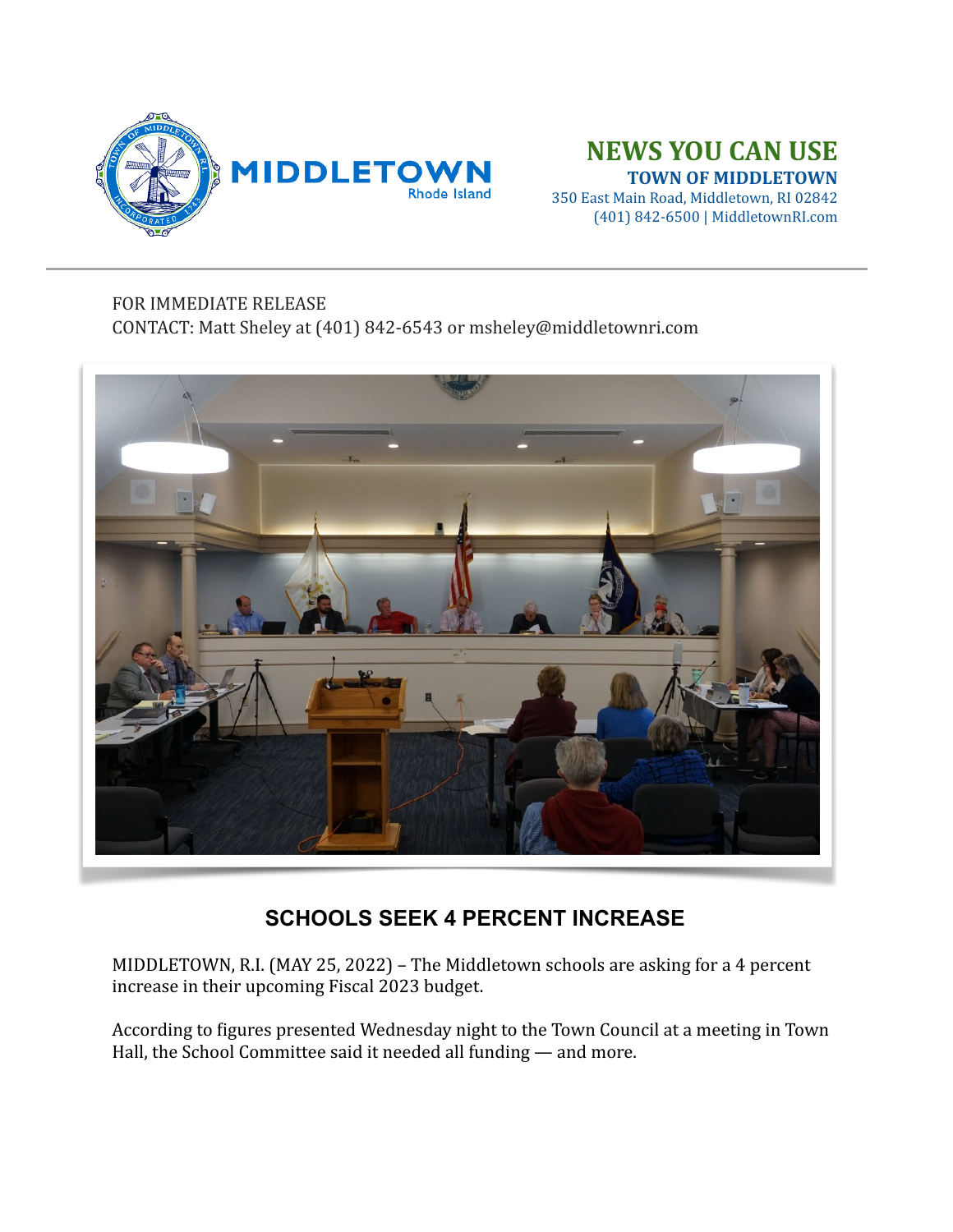There was also talk of taking an additional  $$100,000$  in tax dollars and  $$800,000$  in American Rescue Plan Act money, part of a five-year plan to help offset the school's ongoing structural deficit.

No decisions were made on that or any of the items that came before the council at the lightly attended session. It was the first detailed discussion the council has had about any of the preliminary budget figures for Fiscal 2023. The council's next meeting is slated for June 4, an all-day marathon session in Town Hall beginning at 8 am where every department's proposed figures are reviewed.

"We're going to have to make the best choices to keep the impacts as far away from the students as possible," Superintendent Rosemarie K. Kraeger said.

Normally, the council is getting ready to adopt a budget around this time. However, after questions arose about the School Department's numbers, everything was pushed back about a month.

Moving forward, the council has a budget review planned on June 6 at 6 pm in Town Hall. That's followed by public hearings on June 15 and 23 at 6 pm in Town Hall, where people can ask questions and offer support for any part of the budget. After the second public hearing, the council traditionally adopts the budget.

The annual budget process is important because it sets spending and determines revenues for the town. This helps determine what money is dedicated for schooling to fire protection, snow plowing and beach repairs and everything in between.

Figures presented by the School Committee showed the amount of tax revenue set aside for the schools would be \$29.1 million, which is 4 percent more than the close to \$28.6 million in the current budget.

If the \$29.1 million figure is okayed by the council, School Department totals showed that amount of tax dollars set aside for education in Middletown has risen close to \$2.2 million over the past two fiscal years.

When grants, state and federal aid and other revenues are factored in, the proposed Fiscal 2023 budget is close to \$44.3 million. That's \$1.4 million less than the amended numbers for the current Fiscal 2022 budget, but \$3.3 million more than the originally approved numbers from the council in June 2021.

A quick review of the proposed education budget showed most of the increases were due to salary and benefit requests, which are contractually mandated.

To hold the line on the budget, school officials said there were no new programs or staff included in the Fiscal 2023 figures. There were also five cuts to certified staff along with reductions to maintenance and service, general supplies, athletic supplies, technology and capital improvements.